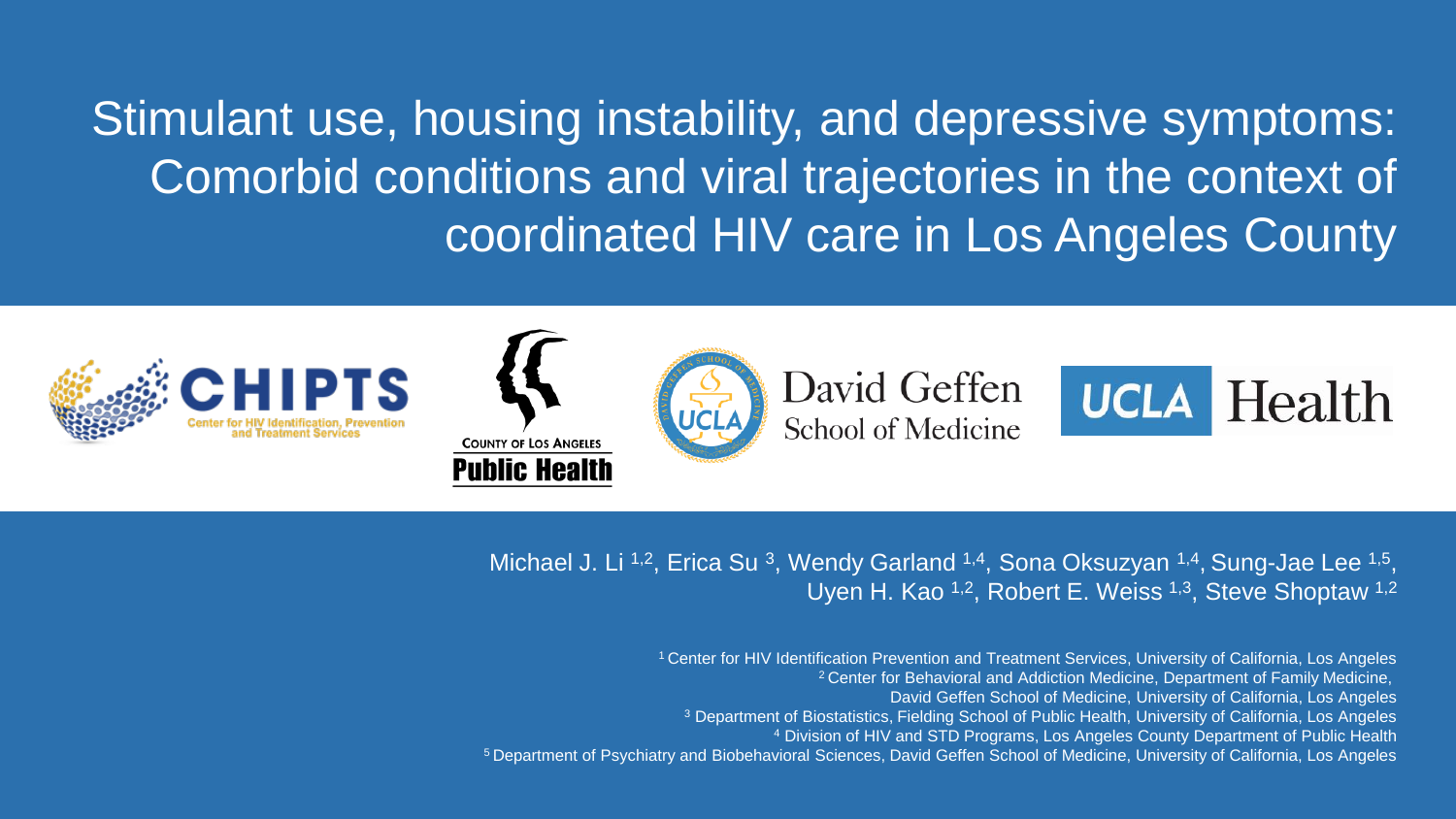# Medical Care Coordination (MCC)

- In 2013, LAC Division of HIV and STD Program (DHSP) developed the MCC Program to provide coordinated medical and psychosocial services of people living with HIV (PLWH)
- Targets PLWH with the greatest challenges managing HIV and other comorbidities.
- Coordinated case management services include:
	- Comprehensive assessments of service needs
	- Brief interventions targeting ARV adherence, engagement in HIV care, and sexual health.
	- Linkage of support services for housing, mental health, and substance use





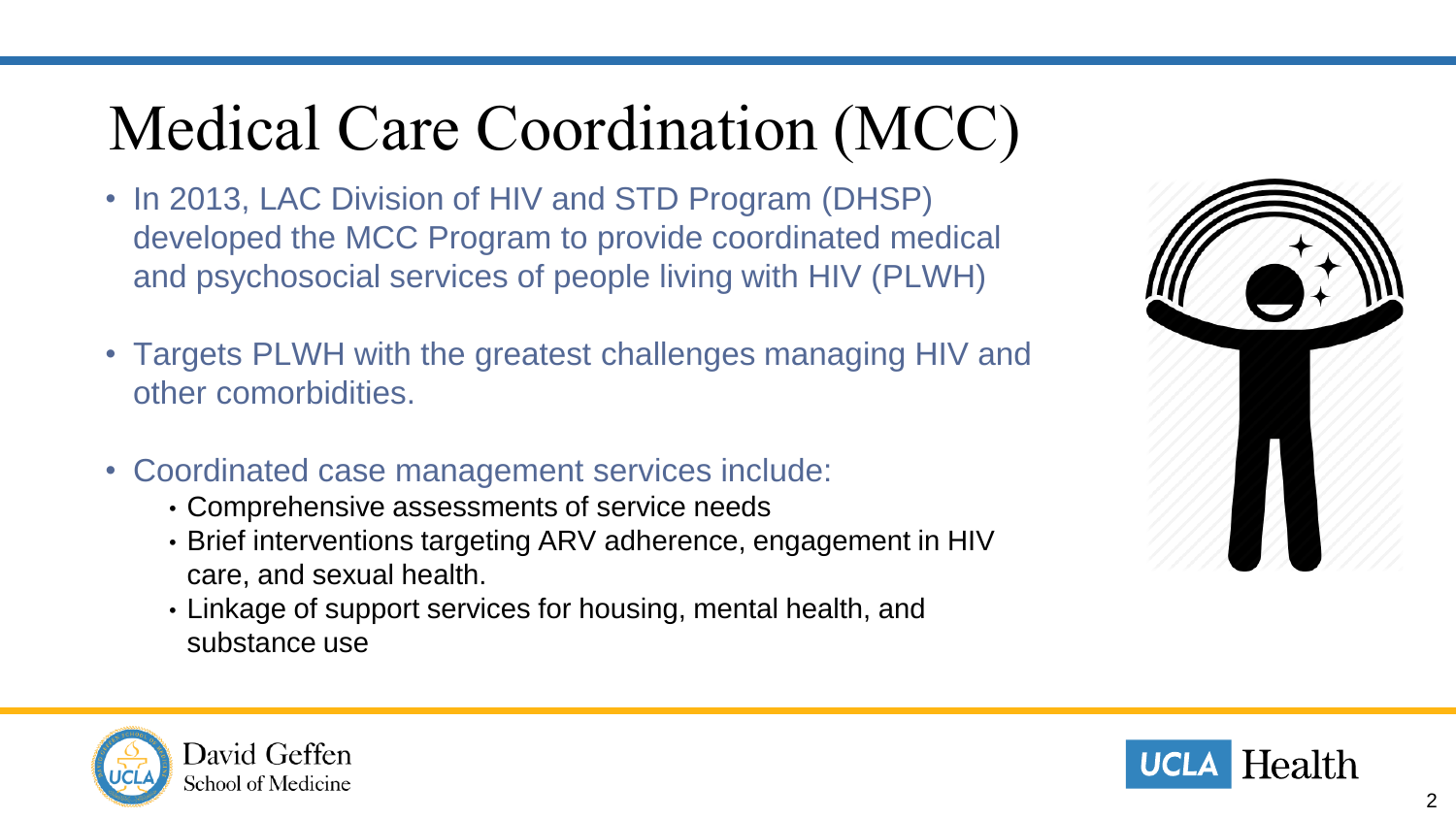# **Objectives**

• To assess MCC patients' trajectories of VS from 12-months prior to MCC enrollment to 36 months following MCC enrollment

• And to assess whether these trajectories differed by stimulant use, housing instability, and depressive symptom severity as reported by participants at MCC enrollment



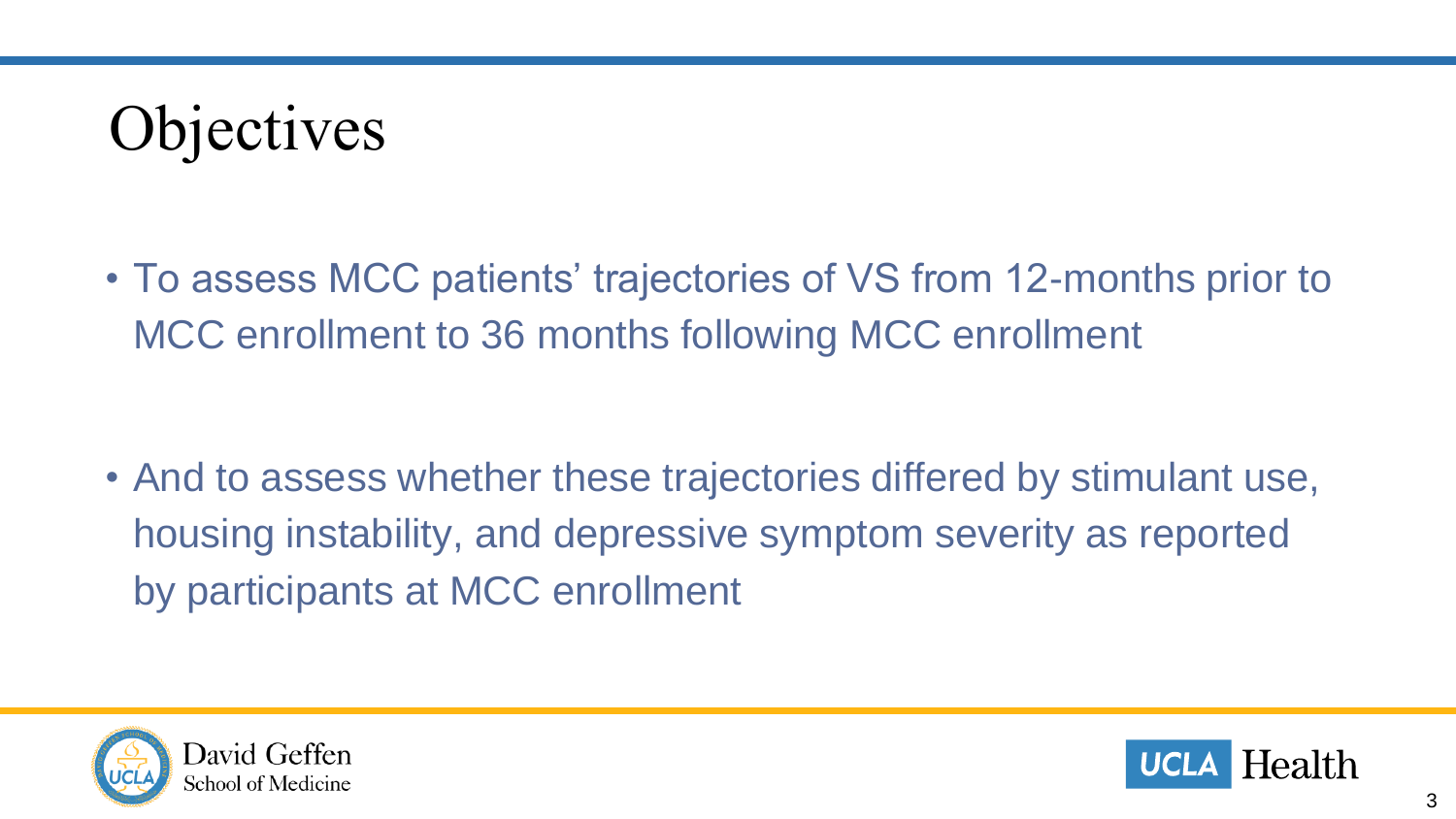# Study Design

- Longitudinal analysis of 130,460 observations on 6,408 participants in the LAC Medical Care Coordination (MCC) program
	- 2 months prior to MCC enrollment through 36 months post-MCC enrollment
- Participants were eligible for MCC if they:
	- 1) were newly diagnosed with HIV in the past 6 months;
	- 2) had not seen an HIV medical provider in 7 months or more;
	- 3) lacked access to antiretroviral therapy (ART) despite meeting current clinical guidelines for treatment;
	- 4) were on ARV but did not have suppressed viral load (>200 copies/mL);
	- 5) or were recently diagnosed with an STI in the past 6 months



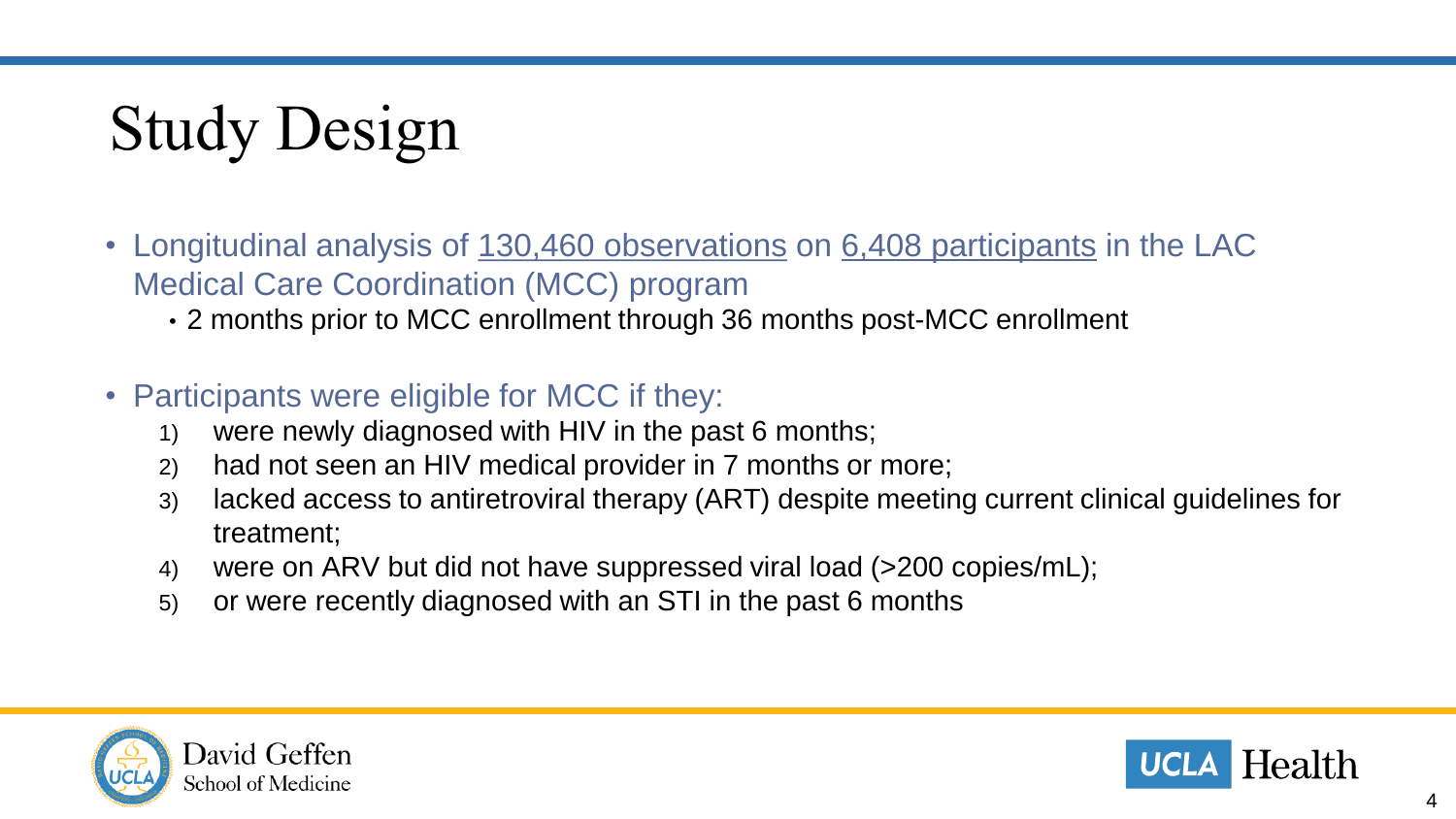# Study variables

- Dependent variable:
	- Viral suppression (< 200 c/mL)
- Main independent variables:
	- Stimulant use (past 6 mo.)
	- Housing instability (past 6 mo.)
	- $\cdot$  PHQ-9 (past 2 wk.)
	- Time
- Other covariates:
	- Gender
	- Race
	- Income
	- Education
	- Born outside U.S.
	- Time since HIV diagnosis
	- Incarceration (past 6 mo.)
	- Experience violence
	- STI
	- Cannabis use



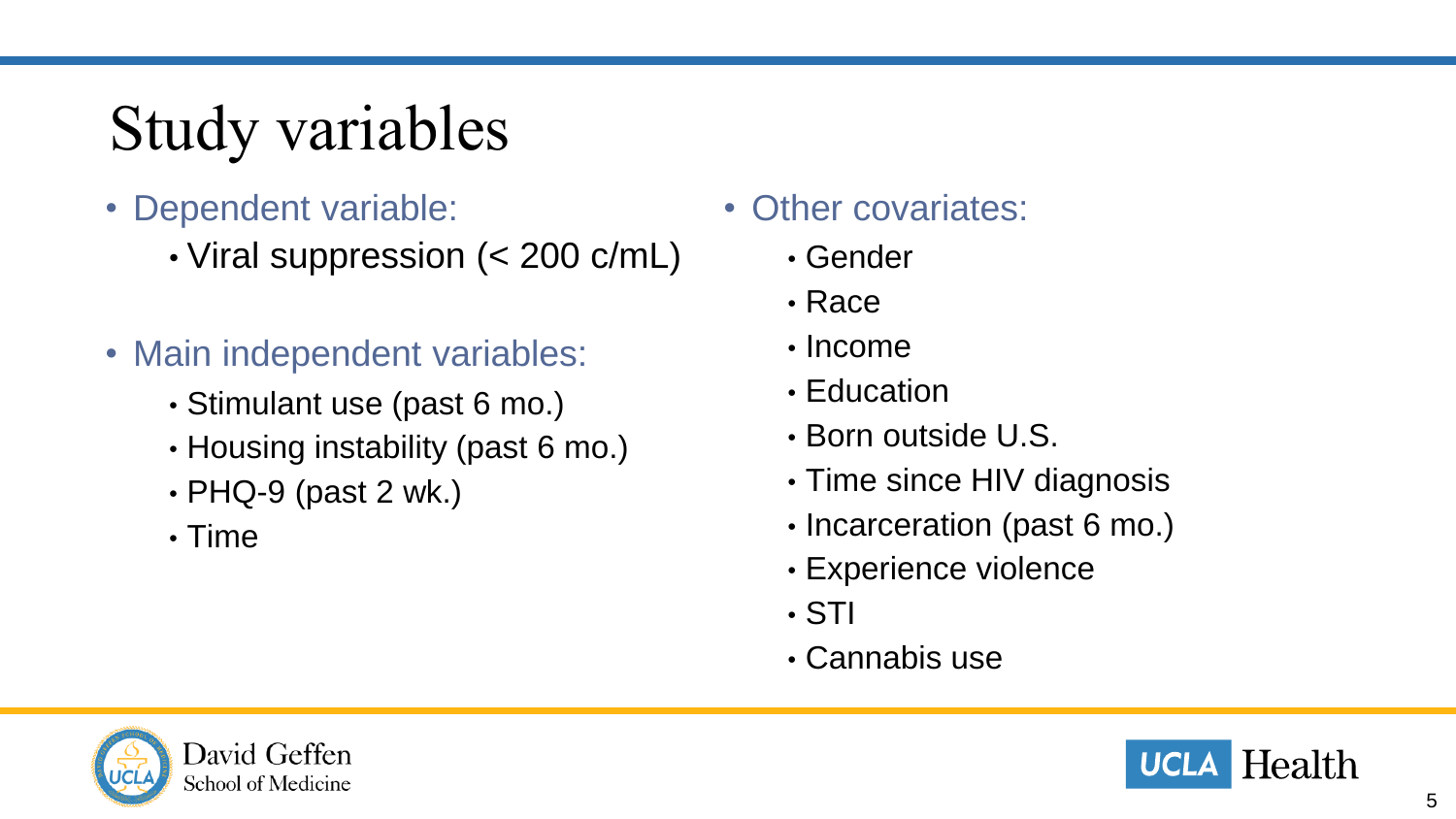# Analysis

- Analyses were generalized linear mixed models fit in Stata 15 using the mixed command (StataCorp, 2017). We fit mixed effects logistic regressions with a random intercept to estimate the trajectory of VS over time with MCC enrollment set as the zero points and time continuous.
- The time trend was modeled as a piecewise linear trend from 12 months before MCC enrollment to 36 months after enrollment with slope change points at enrollment and at 6 months post-enrollment.



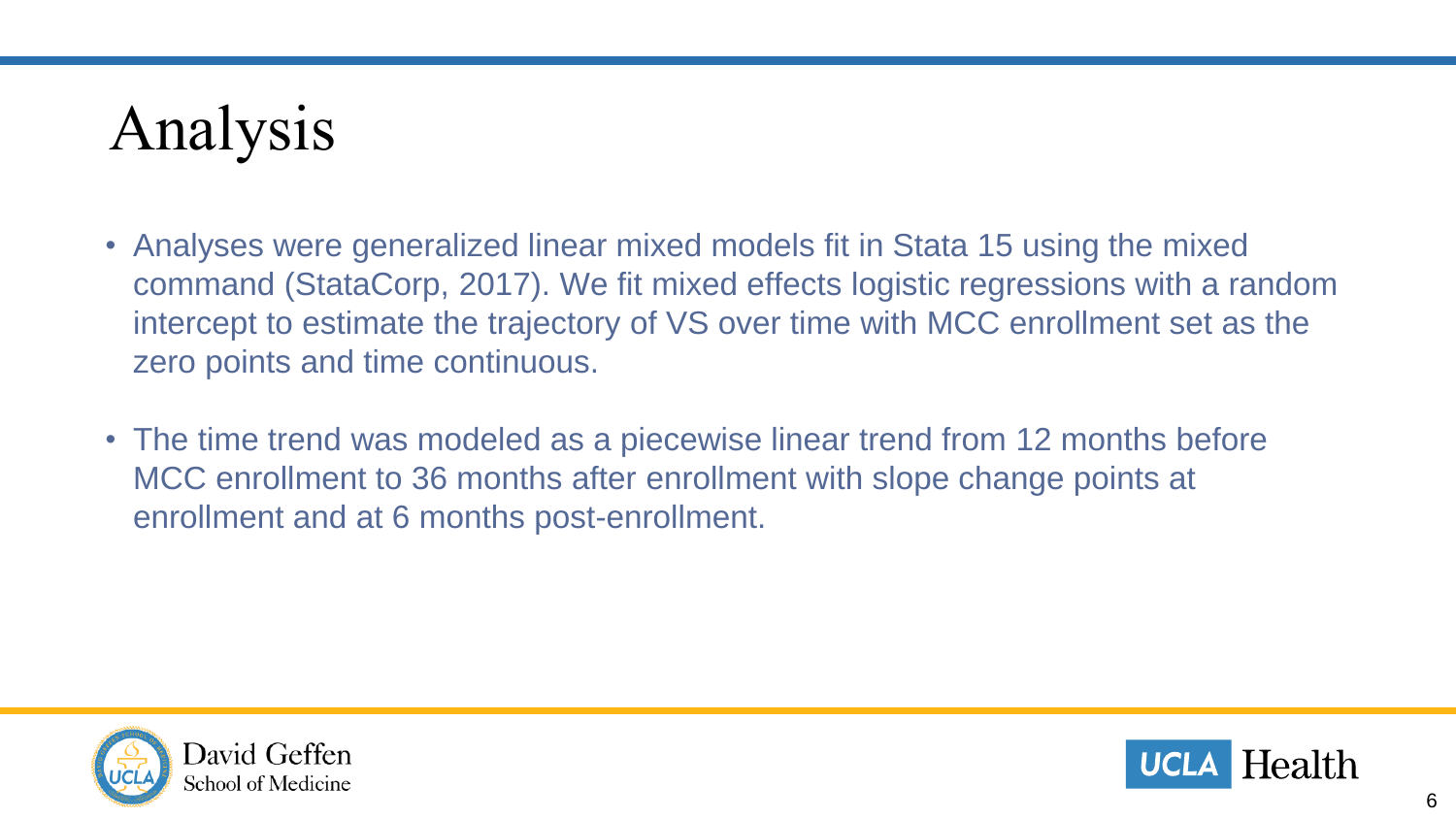## Participant characteristics at enrollment

- 57.3% were virally unsuppressed (≥ 200 c/mL)
- Mean age of 40.5 years
- 84% male
- 48% Latino/a, 28% Black
- 24% reported housing instability (past 6 months)
- 29% had a PHQ-9 score >10
- 20% reported methamphetamine use (past 6 months)
- 8% reported cocaine/crack use (past 6 months)



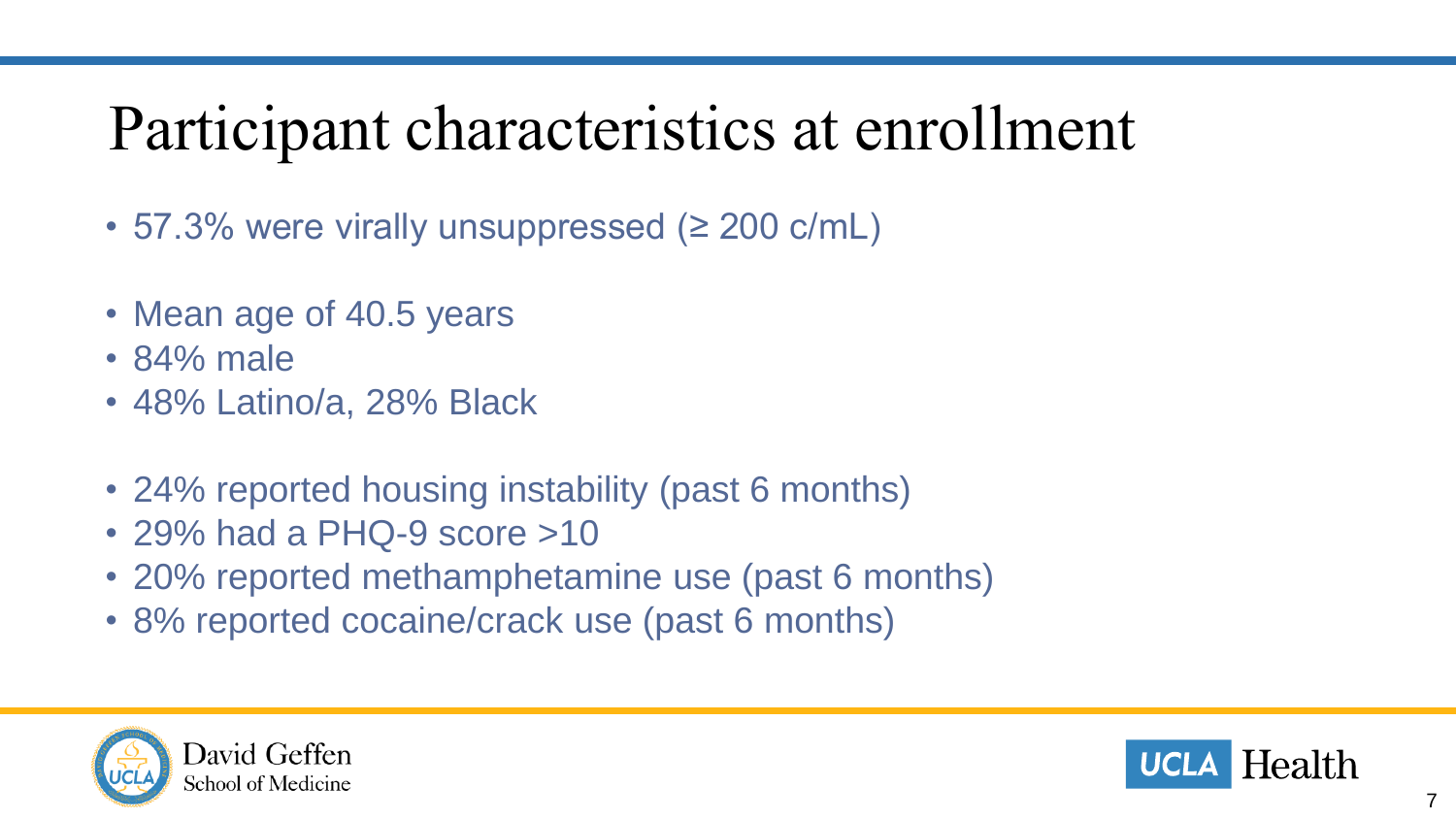### Trajectories of viral suppression: First 6 months in MCC

On average, participants increased in probability of VS by 0.42 within the first 6 months of MCC.





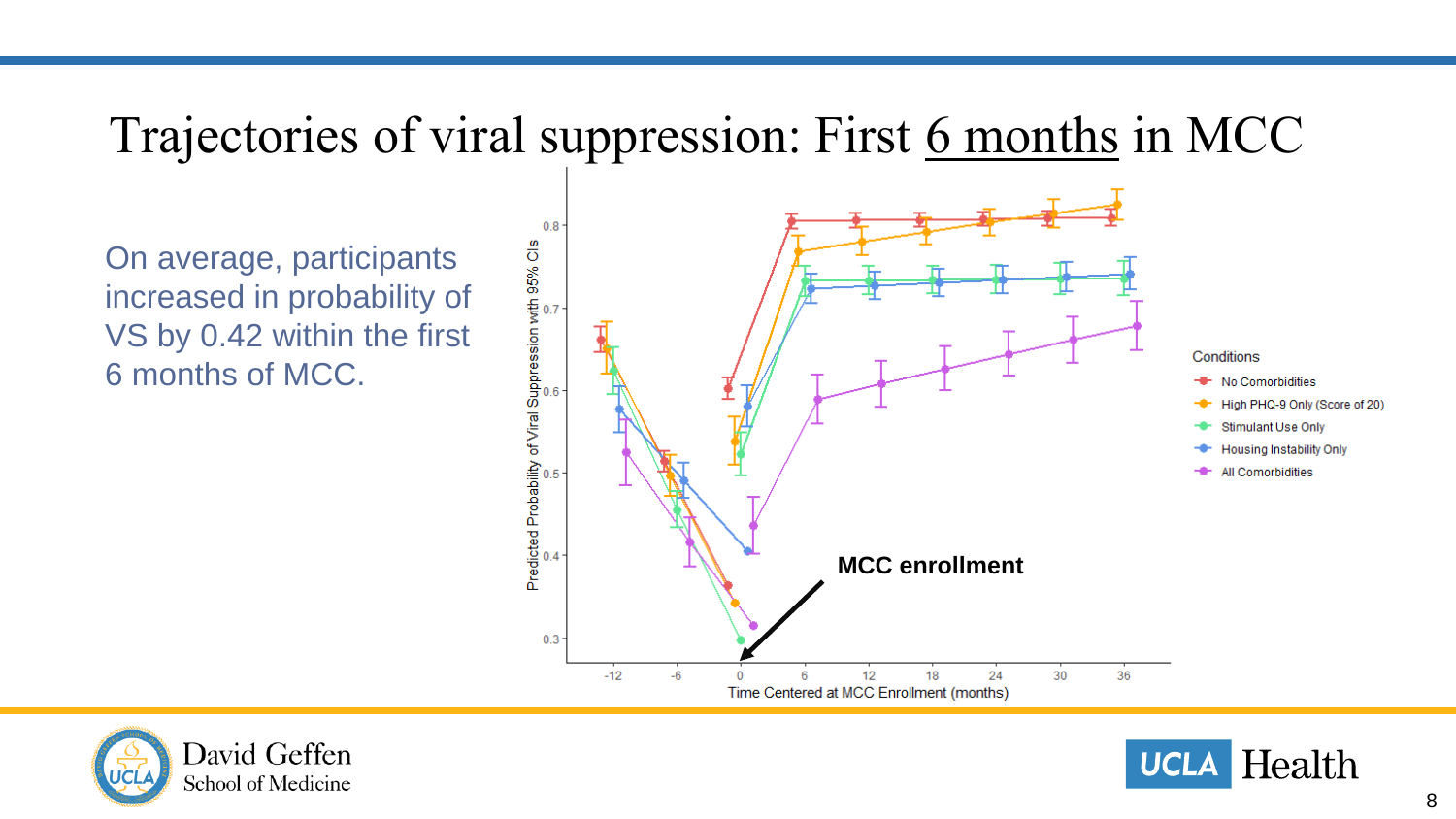### Trajectories of viral suppression: First 6 months in MCC

Compared to those with no comorbidities, those with any or all comorbidities had significantly lower probabilities of VS by 6 months post-enrollment.





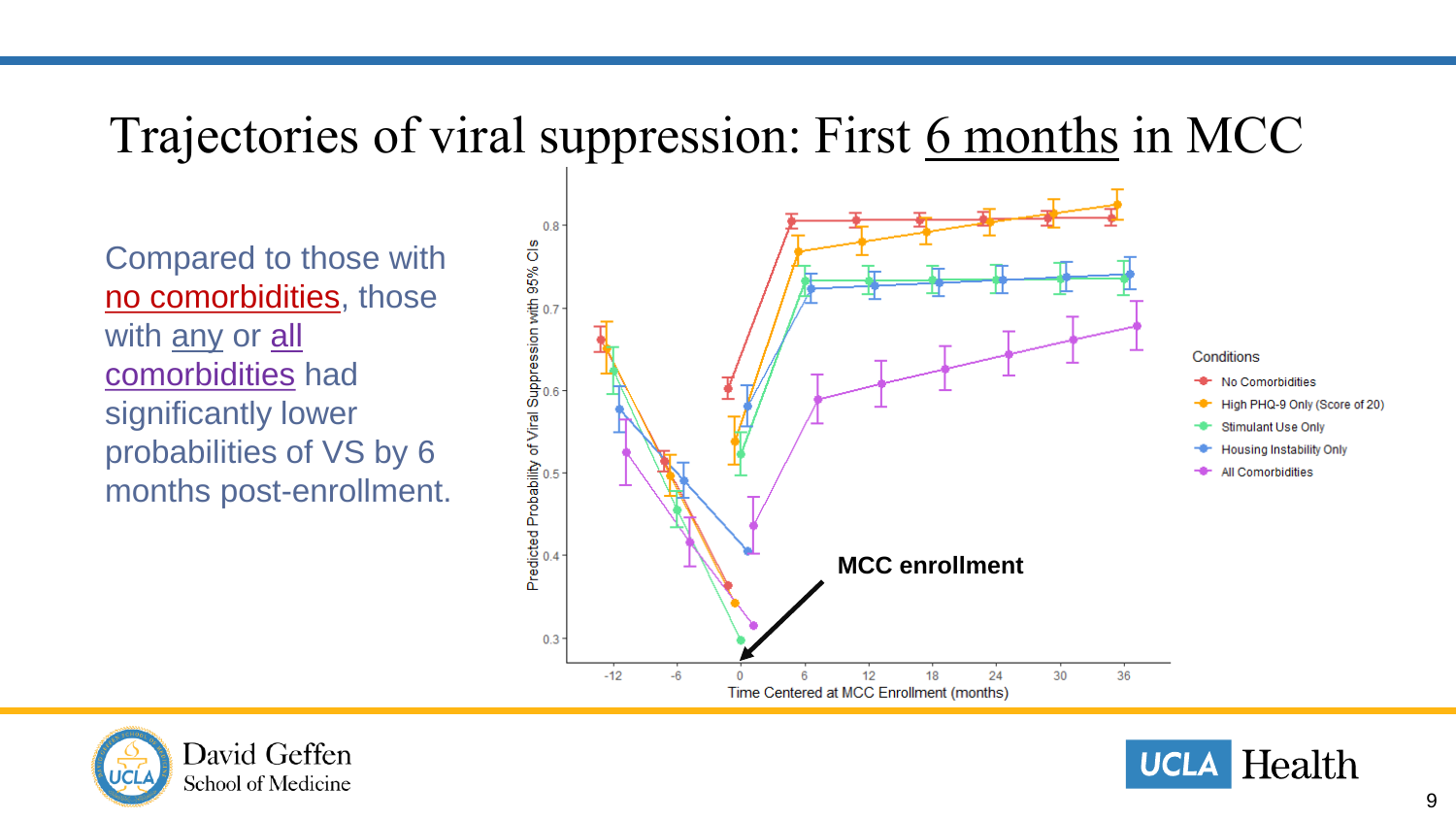#### Trajectories of viral suppression: 6-36 months post-enrollment

Those with high PHQ-9 scores and all comorbid conditions continued to improve 6-36 months post-enrollment.





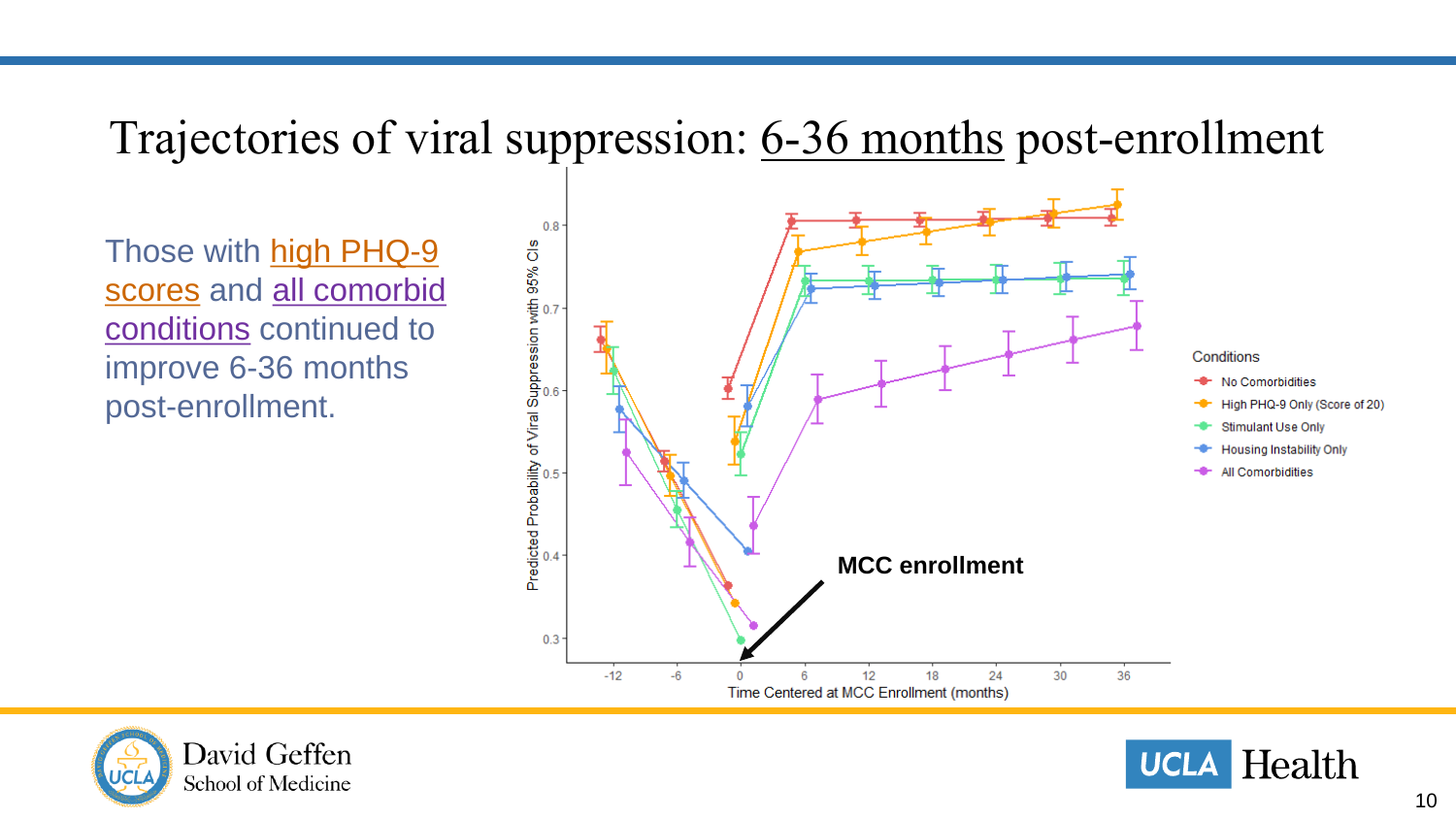#### Trajectories of viral suppression: 6-36 months post-enrollment

Those who only reported stimulant use and those who only reported housing instability did not significantly increase in probability of VS 6-36 months post-enrollment.





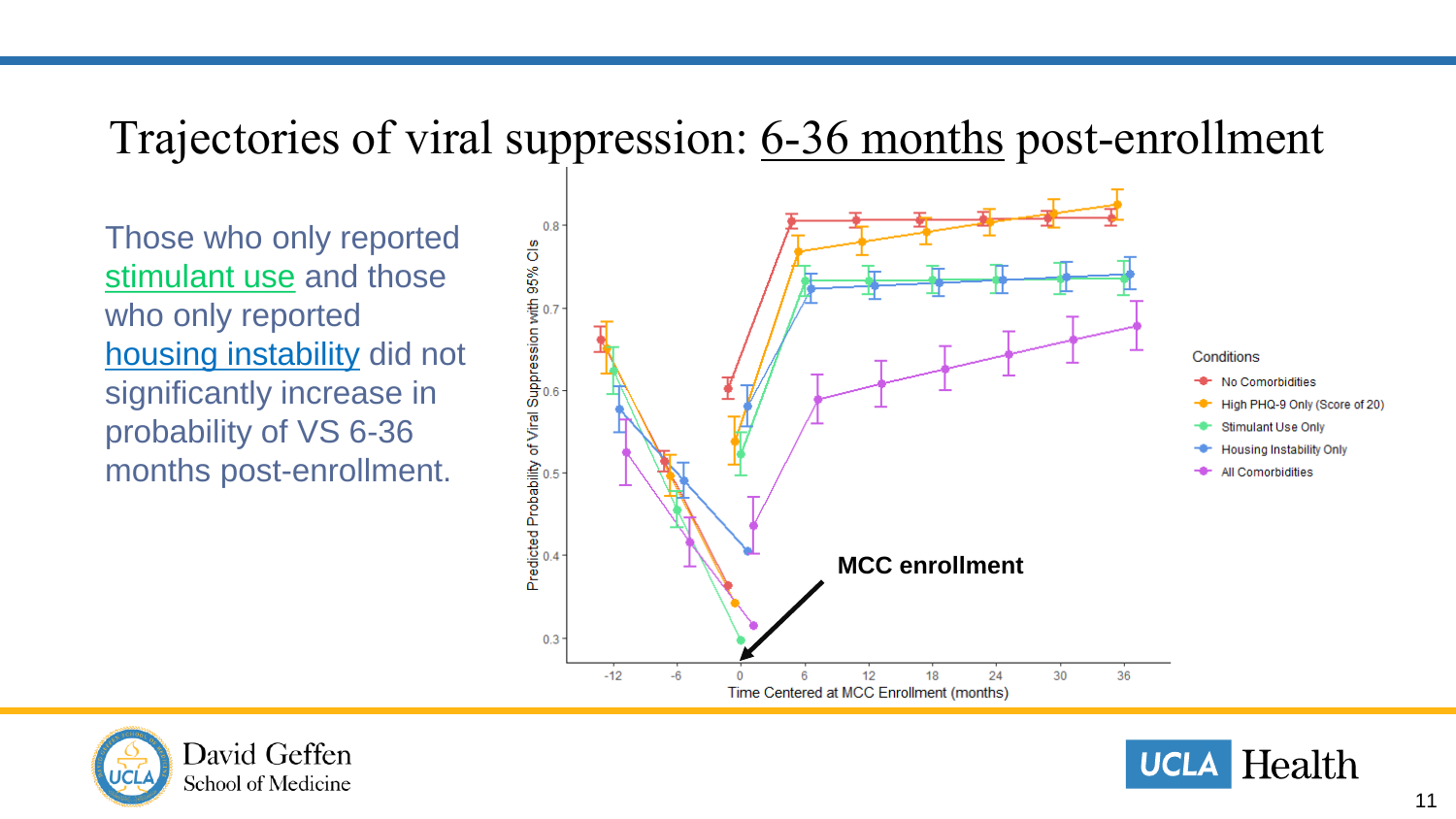# Discussion

- Across all groups, most improvement occurred within the first 6 months following MCC enrollment.
- By 36 months after MCC enrollment, those who reported stimulant use and those who reported unstable housing:
	- did not significantly improve after 6 months
	- and were less likely than those with no comorbidities to achieve viral suppression.
- Interestingly, those with depressive symptoms were as likely to achieve viral suppression as those with no comorbidities by 36 months after MCC enrollment.



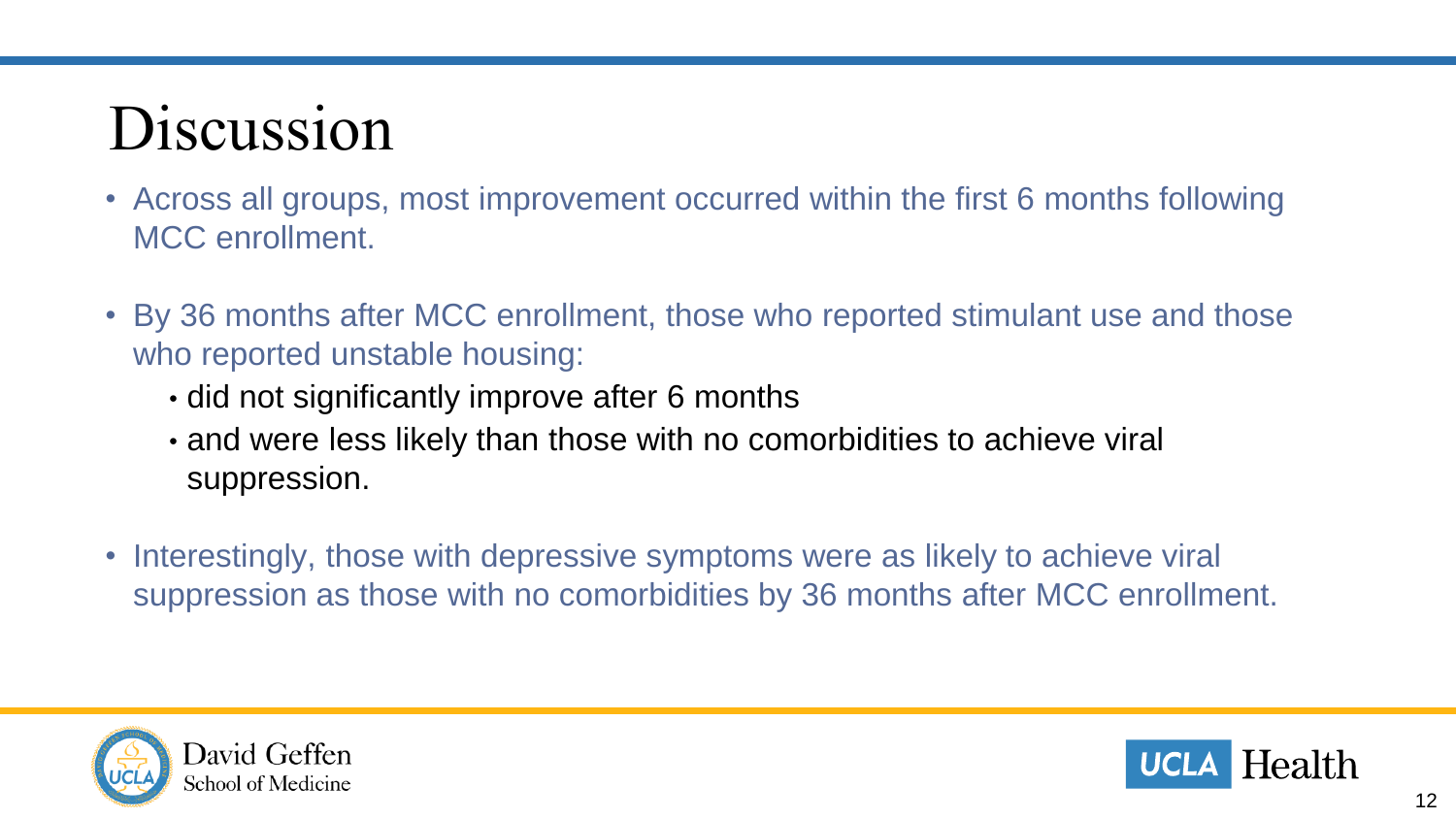### Discussion

#### • Data suggest that:

- MCC significantly improved VS among all patients groups.
- However, it took longer among those with all comorbidities to achieve VS than patients with no comorbidities.
- These improvements in VS sustained for the 36 months following enrollment.
- Improving and strengthening programs for PLWH who have complex comorbidities is critical to reaching local and national HIV strategy targets.



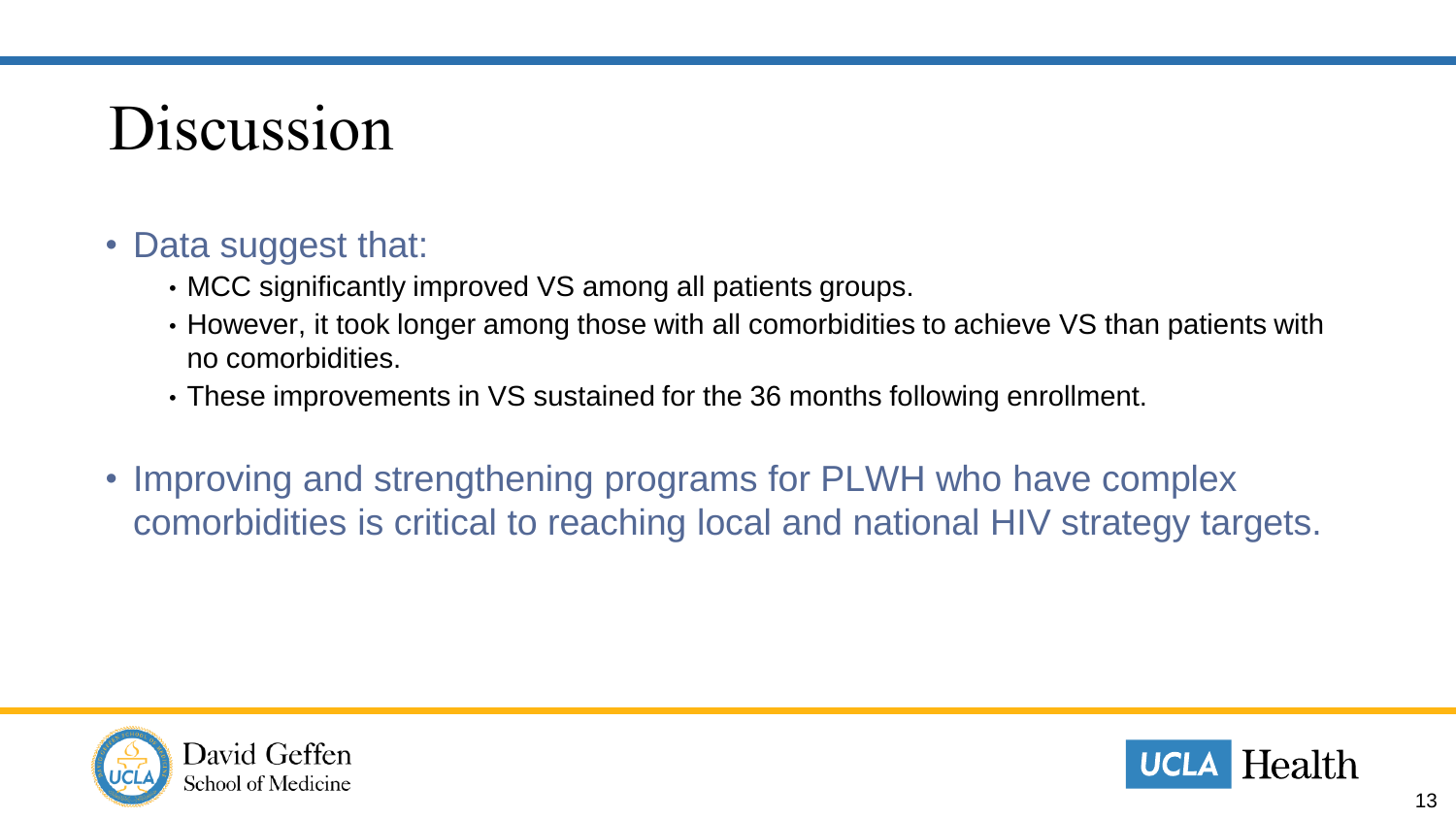### Discussion

- Next research questions:
	- Do people with comorbid conditions improve in those conditions during and after MCC participation?
		- Which comorbid conditions show the greatest improvement?
	- What additional program components are needed to improve comorbid conditions, retention, and in turn viral suppression?